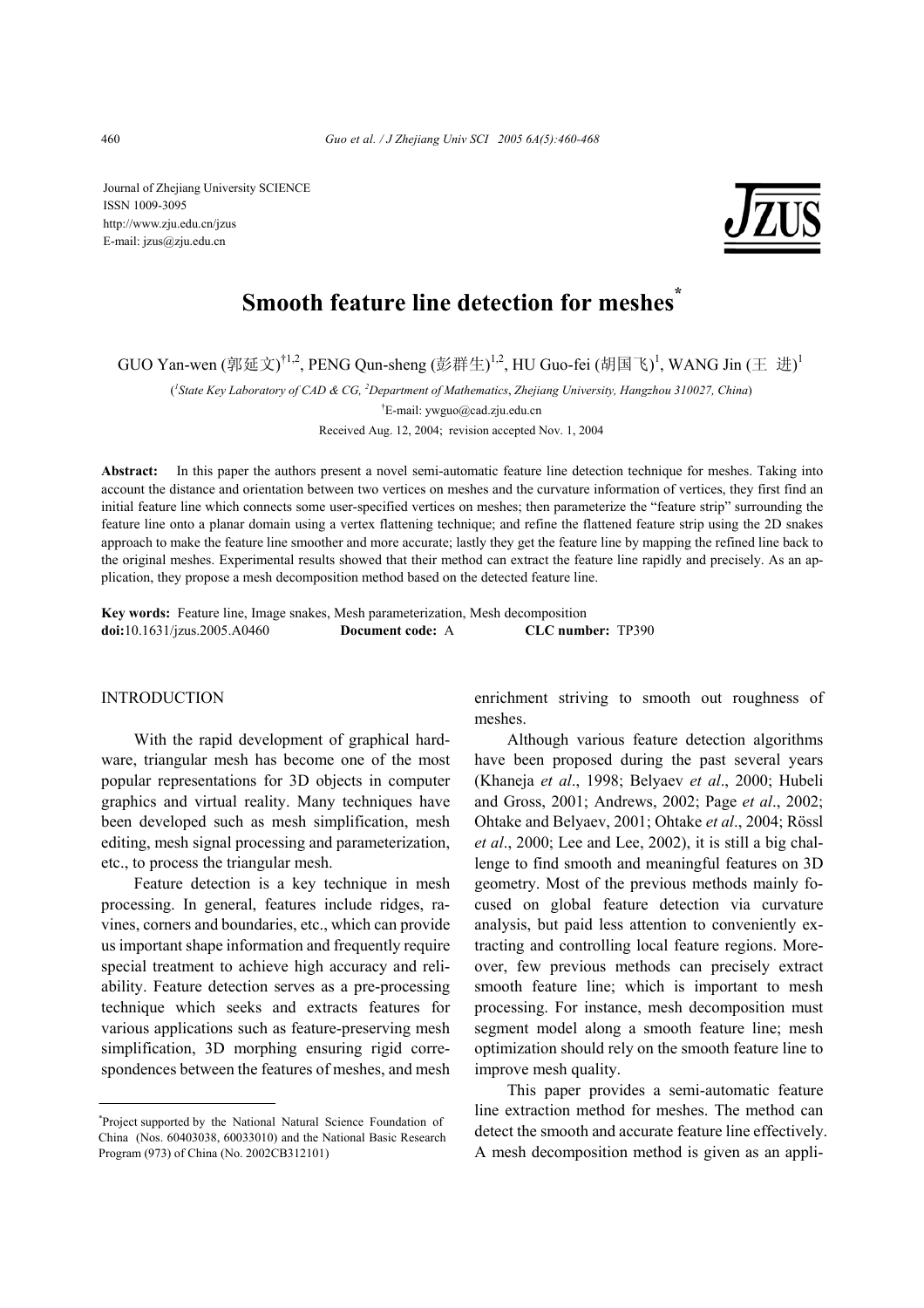cation example.

## RELATED WORK

## **Feature detection for meshes**

Previous feature detection methods (Belyaev *et al*., 2000; Ohtake and Belyaev, 2001; Rössl *et al*., 2000; Page *et al*., 2002) are mainly based on curvature analysis. The feature regions are distinguished from the other part of meshes by a classification of the curvature. Usually these methods detect automatically all the feature regions on the mesh once. However, they cannot easily extract the local feature precisely and the result is not ready to be used in other mesh processing applications.

Some researchers with knowledge on image processing focus on the interactive feature detection method. Khaneja *et al*.(1998) provided a dynamic programming algorithm for extracting globally optimal geodesic curves on human brain surfaces. Andrews (2002) presented a feature detection technique for the 3D triangular meshes which is an extension of the 2D image processing technique; the input of his method is the parameterization result of the surface and feature curve is detected through the minimal path approach. But feature curve detected by this technique is uniquely determined between the specified source and destination points and cannot be controlled by the user, no wonder that the curve sometimes may fail to capture a desired feature.

Lee and Lee (2002) proposed a method called geometric snakes which is an extension of the image snakes. First the user specifies an initial position on meshes through the geodesic line connecting the source vertex and destination vertex, then the geometric snake automatically slithers to a nearby feature by minimizing an energy function. The geodesic line is so far the most useful curves on meshes; it is the shortest path on meshes connecting two vertices specified by the user, i.e. the starting vertex and the ending vertex (Kimmel and Sethian, 1998; Kanai and Suzuki, 2000). But the geodesic line cannot capture the feature on the mesh generally, which will affect the stability and convergence of the snake.

Hubeli and Gross (2001) presented a semi-automatic method to extract the salient features of surfaces. Given an input mesh, its progressive mesh representation is constructed and the features are detected on the coarse mesh first; then the input mesh is reconstructed from the coarse mesh and the features are refreshed progressively. The main drawback of this method is that it needs to tune a few parameters for optimal performance. In addition, the simplification andreconstruction of mesh are usually time-consuming for large meshes.

A recent work briefly touches on Ohtake *et al*.(2004)'s proposed simple and effective method for detecting ridge-valley lines defined via first- and second-order curvature derivatives on meshes. The high-order surface derivative is achieved by combing multi-level implicit surface fitting and finite difference approximations. One limitation of their method is the low speed for computing the approximation of the curvature derivatives on globally defined surface.

# **Image snakes approach**

Image snakes, namely, active contour, were first brought out by Kass *et al*.(1998) and widely studied by many researchers (Cohen, 1991; Xu and Prince, 1998). It is an important technique in image processing and can be used for image segmentation, tracking, registration, etc.

An active contour is a closed or open curve that moves towards the shape feature line in a way controlled by minimizing an energy function *E*snake usually including the internal forces *E*int, such as rigidity and elasticity of the curve, and the image force *E*image that attracts the contour to certain features, such as edges in the image. This is done by creating an attractor image, which defines how strongly each point in the image attracts the contour.

The contour can be parametrically defined as  $v(s) = [x(s), y(s)]$ , where  $s \in [0,1]$  is the normalized arc length along the contour, then the total energy to be minimized may be written as:

$$
E_{\text{snake}}^* = \int_0^1 E_{\text{snake}}(\nu(s)) \, \mathrm{d}s
$$
\n
$$
= \int_0^1 (E_{\text{int}}(\nu(s)) + E_{\text{image}}(\nu(s))) \, \mathrm{d}s \tag{1}
$$

We use  $\alpha(s)$ ,  $\beta(s)$  to represent the elasticity and rigidity of the snakes,  $\nabla I(x,y)$  represents image gradient at pixel  $(x, y)$ . So the internal curve energy:

$$
E_{\text{int}} = \alpha(s) |v'(s)|^2 + \beta(s) |v''(s)|^2 \tag{2}
$$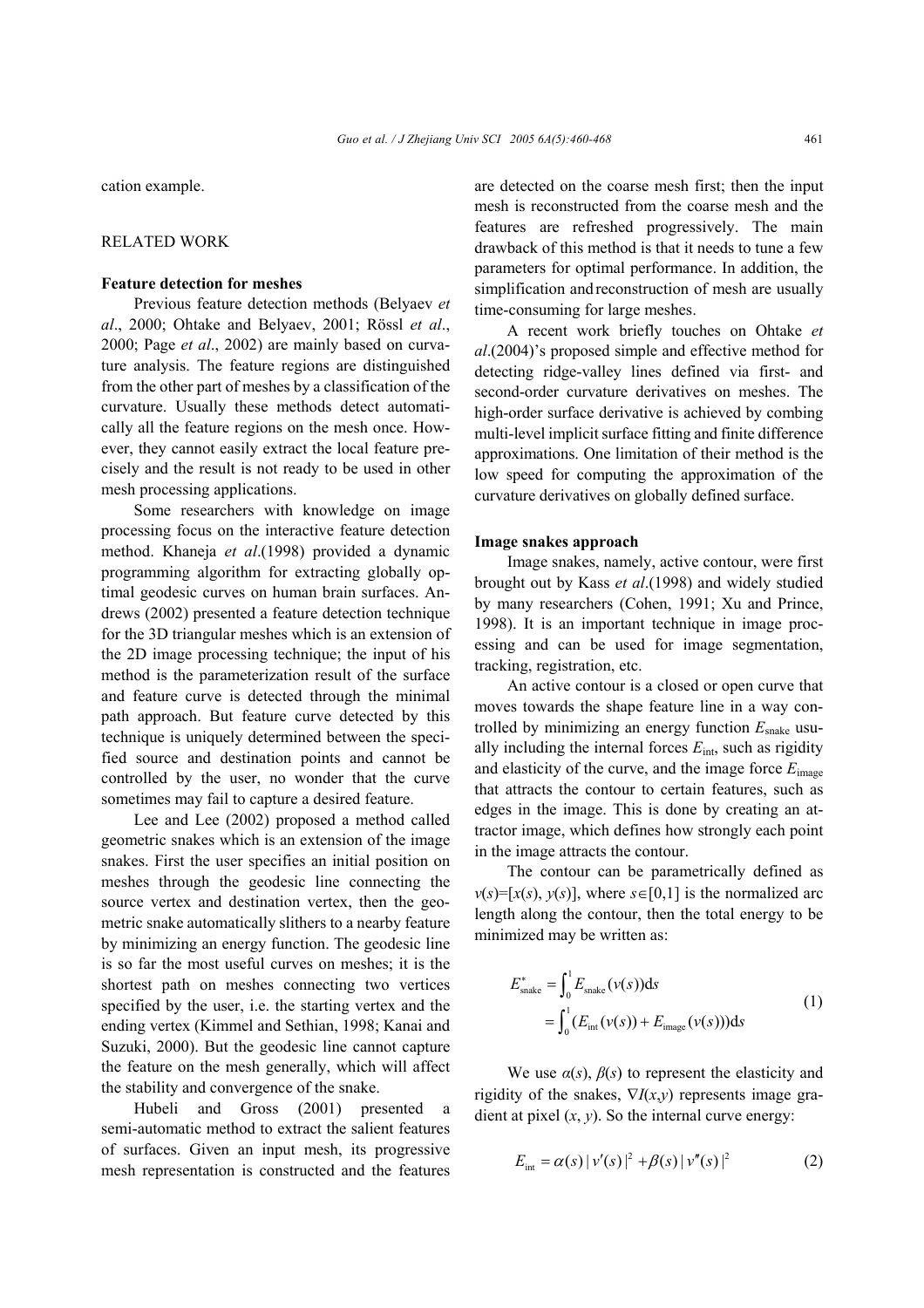while the image force has the form of:

$$
E_{\text{image}} = -|\nabla I(x, y)|^2 \tag{3}
$$

Minimizing the energy function  $Eq.(1)$  is equivalent to solving the corresponding Euler-Lagrange equation:

$$
\alpha(s)v''(s) - \beta(s)v^{(4)}(s) = -\nabla(|\nabla I(x, y)|^2)
$$
 (4)

In practice one does not study the contour at all points. Instead, the contour  $v(s)$  must be discretized for numerical recipe, thus  $v(i)=(x(i), y(i)), i=1,...,n$ . At each point  $v(i)$ , thus derivatives in Eq.(4) can be approximated by finite differences:

$$
v''(i)=v(i-1)-2v(i)+v(i+1)
$$
 (5)

$$
v^{(4)}(i)=v(i-2)-4v(i-1)+6v(i)-4v(i+1)+v(i+2)
$$
 (6)

Using above expressions, Eq.(4) can be rewritten as:

$$
Av(s) + \nabla (|\nabla I(x, y)|^2) = 0 \tag{7}
$$

where  $A$  is the matrix given by Eqs.(5) and (6) and insertion of  $\alpha(s)$  and  $\beta(s)$ . A contour can be calculated with iterations according to Euler's method as:

$$
(I+A)v_{k+l}(s) = v_k(s) + \nabla(|\nabla I(x, y)|^2)
$$
\n(8)

with  $v_0(s)$  being the initial contour specified by user. After every iteration, the contour moves so far in the direction of the image force and captures the feature at last.

## FEATURE LINE DETECTION ALGORITHM

The proposed method is semi-automatic. With several key vertices specified by the user near the feature region, we get an initial guess of the feature line by connecting these vertices. However, this feature line consisting of the irregular edges of the meshes is not smooth and accurate enough. To extract a smooth feature line, we adopt the snakes' approach which is now commonly used in image processing. Nevertheless, it generally deals with 2D situation. So we first parameterize the "feature strip" surrounding the feature line to a planar domain, then apply image snakes to the planar feature strip. The stages of the whole algorithms are described as follows (Fig.1):

1. Generation of initial feature line. We interactively select several key vertices, and detect feature lines with a "marching feature search" method. A refinement will be done later to make feature lines smoother.

2. Parameterization. Map the initial feature line onto a planar domain, and then parameterize the whole feature strip surrounding the initial feature line onto the planar region.

3. Refinement with snakes. Refine the embedded feature line to be smoother and more accurate by the snakes approach.

4. Feature line extraction. Map the refined line back to the original meshes to get the final feature line.



**Fig.1 The whole process of our algorithm** 

(a) Create an initial feature line (the black line) connecting two selected vertices (the black dots) on a bunny; (b) Map the feature line to the planar region and parameterize the feature strip; (c) Refine the feature line using snakes approach; (d) Then finally detected smooth feature lines by mapping the refined feature lines back to the original meshes

.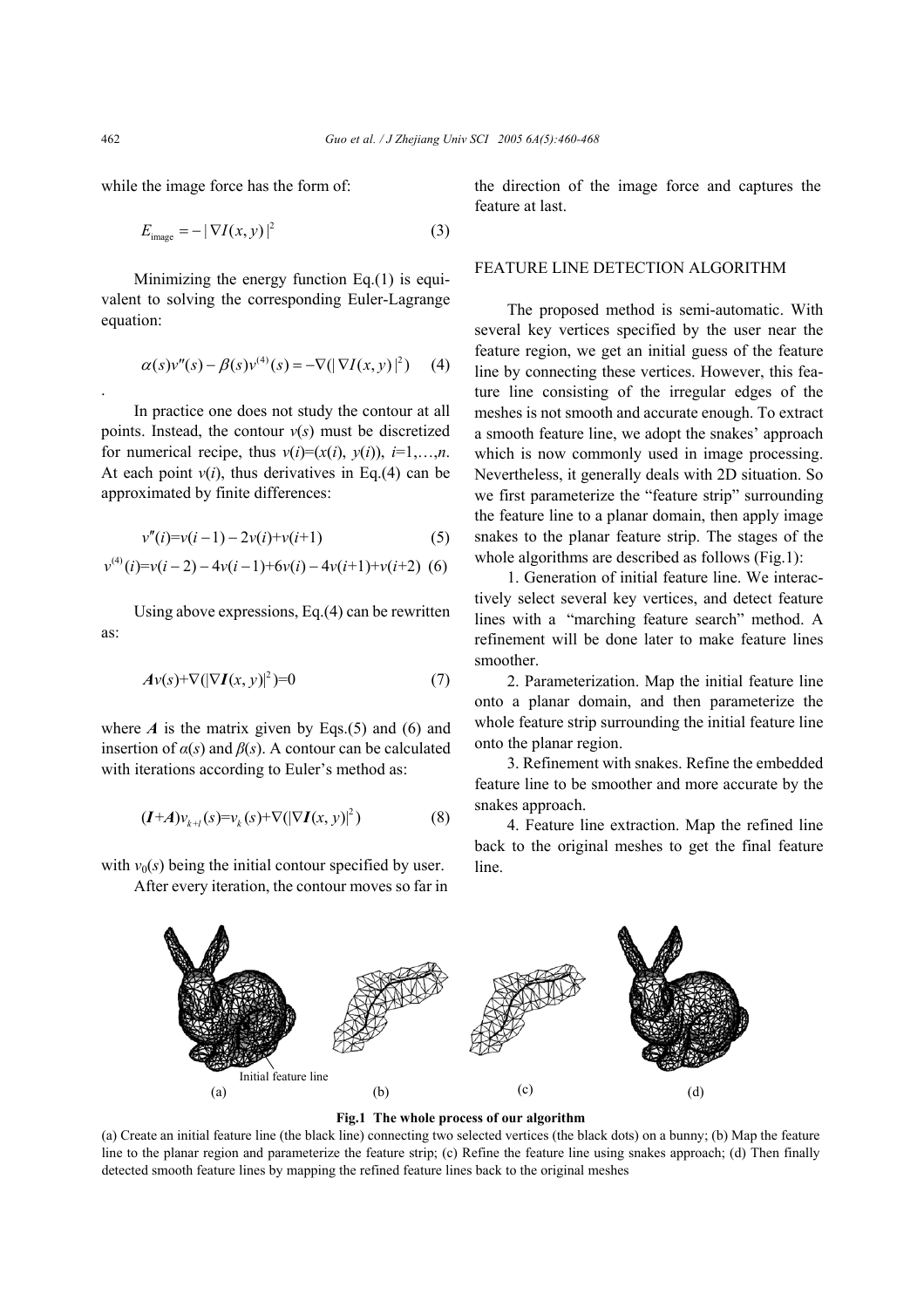#### **Notations**

For convenience, we introduce the following notations (Fig.2):



**Fig.2 Some notations** 

 $v_s$ ,  $v_e$ : the specified starting and ending vertex; the black line: the detected feature line;  $v_c$ : the current vertex;  $v_{pre}$ : the previous vertex relative to  $v_c$  on the feature line;  $V_a$  includes the gray vertices and  $v_{\text{pre}}$  which are also the 1-ring of  $v_c$  simultaneously

The feature line denoted by *L* connects the vertices set  $P = \{v_{pi}|i=1,\ldots,n\}$ ; the edge denoted by  $e_{i,i+1}$ connects  $v_{pi}$  with  $v_{p(i+1)}$ ; the feature strip denoted by *S* is the local meshes strip surrounding *L*; the starting vertex and the ending vertex specified by the user are denoted by  $v_s$  and  $v_e$  respectively; the current vertex is  $v_c$  and its topologically adjacent vertices are  $V_a = \{v_1, v_2, \ldots, v_n\}$ ; the previous vertex of  $v_c$  on the feature line is denoted by  $v_{\text{pre}}$ ; the successive vertex of  $v_c$  is  $v_{\text{succ}}$ .

 $C_v$  represents the mean curvature of vertex *v*; we use the formula presented by Borrelli (1993) to compute the mean curvature of a vertex on the meshes;  $V_i$  *j* represents the vector from vertex  $v_i$  to  $v_j$ , particularly, the vector from  $v_s$  to  $v_e$  is  $V_s$ <sub>e</sub>.

Topological distance between two vertices  $v_i$ ,  $v_j$ is the minimal number of edges connecting  $v_i$  and  $v_i$ ;  $k$ -ring of  $v_i$  are those vertices whose topological distance to  $v_i$  is  $k$ ;  $k$ -ring meshes of  $v_i$  are the meshes which are surrounded by the *k*-ring of  $v_i$ ; *k*-ring meshes of vertices set *P* are the combination meshes of *k*-ring meshes of every vertex in the set *P*.

## **Generation of initial feature line**

Given a starting vertex  $v_s$  and an ending vertex  $v_e$ , it is time-consuming and not feature preserving to simply connect  $v_s$  and  $v_e$  with geodesic line. In this paper, we take into account orientation, distance and curvature information of the vertices on the mesh, and

detect initial feature using a marching search scheme, which invokes actually local optimization. This scheme begins from the starting vertex  $v_s$ , finds its successive vertex using an aim function; then regards the new vertex as current vertex, continues to find  $v_{\text{succ}}$ iteratively; ends up until the ending vertex  $v_e$  is found. Now, we introduce the method of finding the successive vertex  $v_{\text{suc}}$  of the current vertex  $v_{\text{c}}$ .

 $v_{\text{suc}}$  should be chosen from  $V_a$  of  $v_c$ . If  $v_e$  is included in  $V_a$ , then we think that  $v_e$  is just  $v_{\text{succ}}$ . Otherwise for every vertex  $v_i \in V_a$ , we consider four cost functions: two orientation functions:  $f_{O1}$ ,  $f_{O2}$ ; a distance function:  $f_D$ ; a curvature function:  $f_C$ ; and one aim function *F*. The meanings of these functions are listed below:

 $f_{O1}(v_i)$ : inverse proportion to the angle between  $V_c$  *i* and  $V_s$  e,  $f_{O2}(v_i)$ : inverse proportion to the angle between  $V_c$  *i* and  $V_{\text{pre}}$  *c*;  $f_D(v_i)$ : inverse proportion to the Euclidian distance from  $v_i$  to  $v_{e}$ ;  $f_c(v_i)$ : inverse proportion to  $|C_{vi}-C_{vc}|$ ;  $F(v_i)$ : the sum of  $f_{O1}(v_i)$ ,  $f_{O2}(v_i)$ ,  $f_D(v_i)$  and  $f_C(v_i)$ , namely,

$$
F(v_i)=f_{O1}(v_i)+f_{O2}(v_i)+f_{D}(v_i)+f_{C}(v_i)
$$
\n(9)

 $f_{O1}$  along with  $f_D$  guarantee that the feature line will move along the direction of  $V<sub>s</sub>$ <sub>e</sub> approximately and reach  $v_e$  finally;  $f_{O2}$  ensures the smoothness of the line; in general the features are located in high-curvature regions and  $v_e$  is a selected vertex with high curvature, every vertex on the feature line should have high-curvature similar to  $v_{e}$ ; the curvature function  $f_C$  has this effect and guarantees the feature line across the feature region. The cost functions are defined as discrete functions, for example, if the angle between  $V_c$  *i* and  $V_s$  *e* is minimum,  $f_{O1}(v_i)$  is assigned to *n* (the number of  $A<sub>a</sub>$ ); otherwise if the angle is maximum,  $f_{O1}(v_i)$  is assigned to 1.

Compute  $F(v_i)$  for each vertex  $v_i$  included in  $V_a$ . The vertex with the maximal *F* is chosen as the successive vertex of the current vertex on feature line. In fact, the effects of these cost functions are not always the same. For example, the curvature function  $f_C$ should have larger effect in the aim function *F* than other functions because the vertices on the feature boundary posses generally high curvatures. For reflecting the difference among their effects, we give them different weights:  $\alpha$ ,  $\beta$ ,  $\gamma$ ,  $\delta$  and evaluate them according to their effects. Thus, the aim function is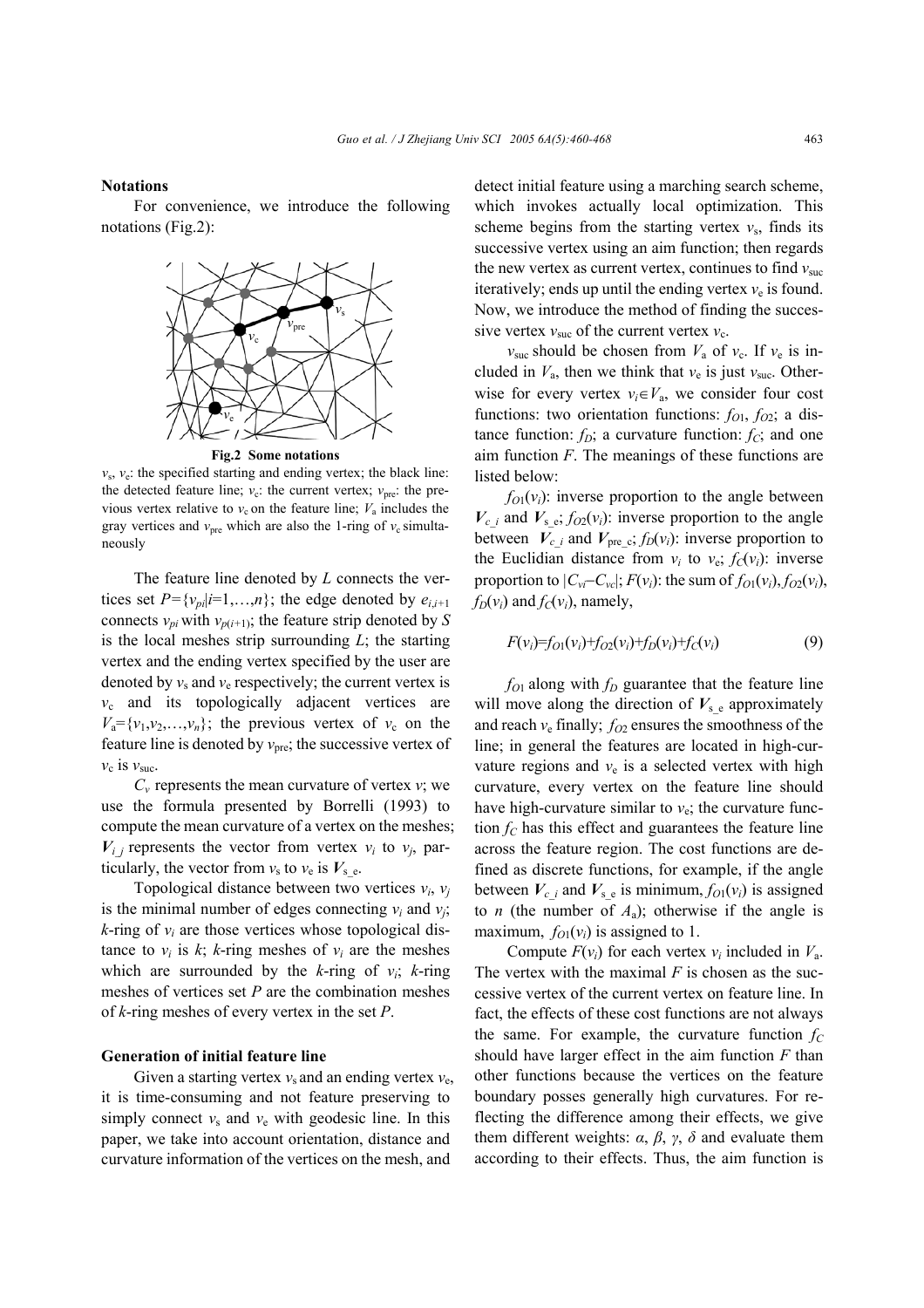rewritten as:

$$
F = \alpha f_{O1} + \beta f_{O2} + \gamma f_D + \delta f_C \tag{10}
$$

According to our experiments,  $\alpha$ ,  $\beta$ ,  $\gamma$  and  $\delta$  selected in proportion with 1, 1, 1 and 2 will achieve satisfactory initial feature line results.

The algorithm of the marching search scheme is summarized below:

1. Specify two vertices on the feature line to be detected: one is regarded as the starting vertex  $v<sub>s</sub>$ , the other is regarded as the ending vertex  $v_e$ ;

2. Set the starting vertex as current vertex:  $v_c = v_s$ ;

3. Get the topological adjacent vertices  $V_a$  of the current vertex  $v_{\text{suc}}$ , check if  $v_e$  belongs to  $V_a$ , if it is, then end up. Otherwise compute the aim function *F* for every vertex  $v_i \in V_a$ ;

4. Choose the vertex with the maximal value of *F* as the next vertex  $v_{\text{suc}}$  on the feature line;

5.  $v_c = v_{\text{succ}}$ ; Go to Step 3;

To get a complete feature line, we may need to specify more than two key vertices. In this case, the selects its next one as  $v_e$ , uses the above algorithm to generate the feature line between two vertices. The complete feature line is obtained by connecting all of them.

Fig.3 gives the example of the feature lines detected by the above algorithm and its comparison with the geodesic line.



**Fig.3 Compare initial feature line with the geodesic line** (a) The feature line connecting two specified vertices (the grey dots) created using our method in Section 3; (b) The geodesic line connecting the two vertices; (c), (d) Another two created feature lines using our method.

### **Parameterization of feature strip**

As discussed above, the feature strip is the local mesh strip surrounding the feature line; Fig.4 shows the feature strip of a feature line, which in fact is *k*-ring meshes of the vertices on the feature line. When the mesh density near the feature line is sparse, we select a smaller *k* value; otherwise we select a larger one. The topological structure of feature strip is long and narrow. The initial feature line can be considered as a medial axis of the feature strip. Hence we can first map the initial feature line onto a planar region, and then flatten progressively the triangles in the feather strip surrounding the feature line onto the plane.



The black line: initial feature line; the grey meshes: feature strip; (a) we choose 2-ring meshes as the feature strip, for sparse mesh density; (b) 3-ring meshes is chosen as the feature strip for high mesh density

1. Embedding the initial feature line. First we map the edge  $e_{1,2}$  (see the notation) onto the plane, thus  $v_{p1}$ ,  $v_{p2}$  are projected to the planar point  $p_1$  and  $p_2$ accordingly; then it is easy to find a planar point  $p_3$ satisfying two conditions: one is that the distance between  $p_2$  and  $p_3$  is equal to the length of  $e_{2,3}$ , the other is that the angle consisting of  $p_1$ ,  $p_2$  and  $p_3$  is equal to the angle between  $e_1$ , and  $e_2$ ,

Iteratively, we can embed the vertices in the feature line into the plane. Suppose the corresponding 2D vertices are

$$
P^* = \{p_i|i=1,\ldots,n\}, p_i \text{ corresponds to } v_{pi}. \tag{11}
$$

2. Flattening feature strip. For any vertex  $v_i$  on the 1-ring meshes of the feature line, if it connects with two vertices  $v_i$ ,  $v_k$  on the feature line and the three vertices compose a triangle on the original mesh, then we assume that  $v_i$ ,  $v_k$  correspond to planar points  $p_i$ and  $p_k$ . It is easy to find a point  $p_i$  to make the triangle  $\{p_i, p_j, p_k\}$  similar to the triangle  $\{v_i, v_j, v_k\}$ .  $p_i$  is the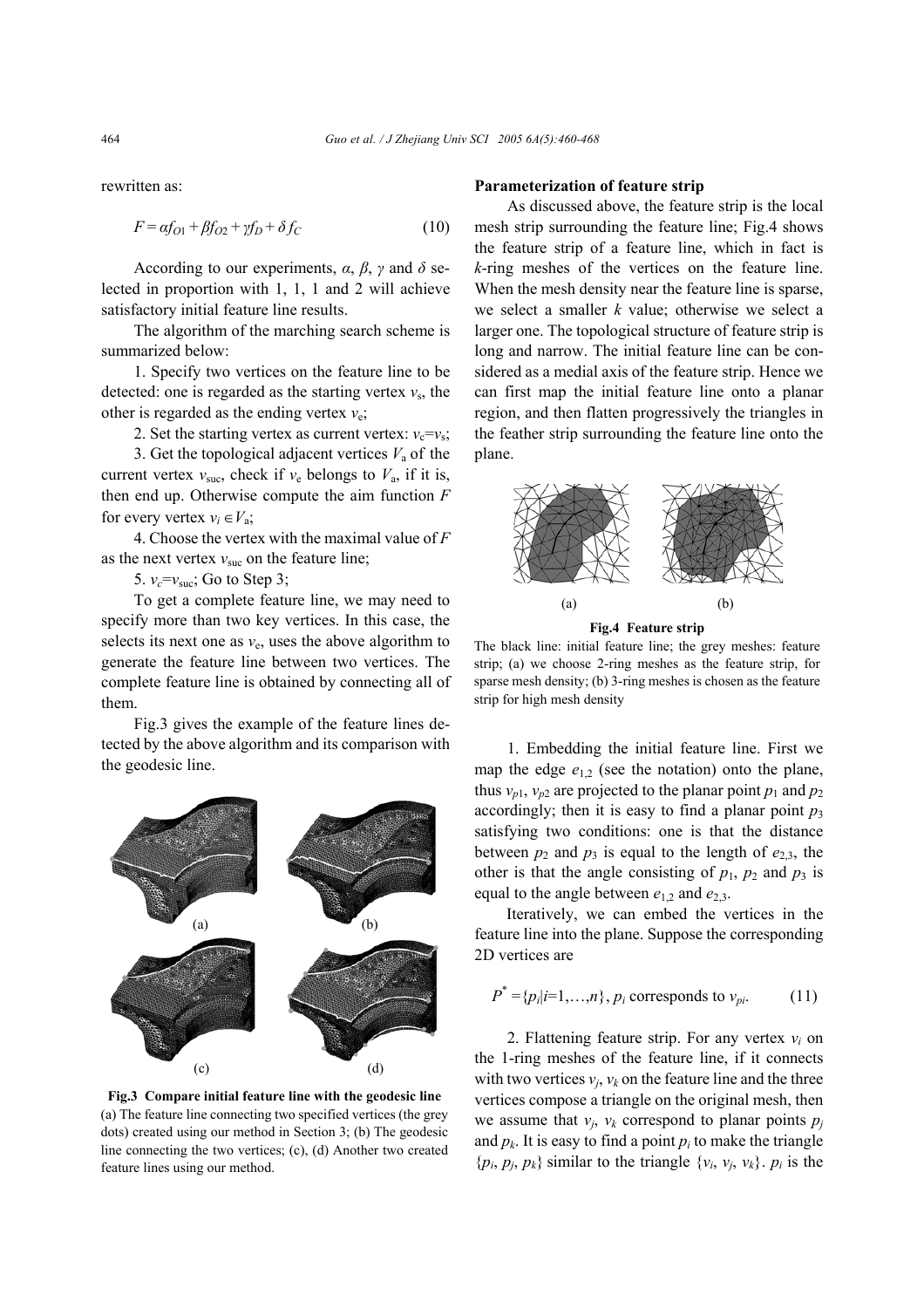projected point of  $v_i$ . Otherwise  $v_i$  connects with three or more vertices on the feature line, *vi* composes two or more triangles with the vertices on the feature line. For every triangle, *vi* corresponds to a point on the plane according to the above conditions. We can get the projected point of  $v_i$  by averaging all these points (Fig.5).



**Fig.5 Flattening of the vertex** *v*

The black vertices in (a) have been flattened to the black points in (b).  $p_1$ ,  $p_2$  and  $p_3$  in (b) are the points satisfying that  $T_1'$ ,  $T_2'$  and  $T_3'$  are conformal to  $T_1$ ,  $T_2$  and  $T_3$  respectively. We get *p* the flattened point of *v* by averaging  $p_1$ ,  $p_2$  and  $p_3$ 

For the vertices that connect with the feature line through two edges, there must be an edge directly connecting them and the 1-ring meshes, which have been already flattened onto the plane. So we can use the above method to flatten these vertices. In the same way, the projections of other vertices can be found progressively.

When all the vertices of the feature strip are projected onto the planar region, the meshes of the strip are parameterized at the same time. It is easy to see that the complexity of this algorithm is  $O(n)$ , so it is efficient. One problem of this parameterization algorithm is that it may lead to self-intersections of a feature strip if the initial feature line is highly curved. But this situation seldom occurs, since the wandering feature line can be segmented into several parts to be detected. So it is not really a drawback of this algorithm as a special parameterization for the feature strip with such special topological structure (Fig.6 gives two examples of parameterization).



**Fig.6 The parameterization result of the feature strip in Figs. 4a and 4b. The black line is the mapped feature line** (a) The feature strip; (b) Its parameterization result

## **Refinement with the snakes**

In this section we describe the technique of refining the mapped feature line  $P^*$  by the snakes approach. Assume the arc length parametric form of *P*\* is  $v(s) = [x(s), y(s)]$ , where  $s \in [0,1]$  is the arc length parameter along the feature line. To process  $P^*$  by the snakes approach, two energy functions, namely *E*int and *E*image, must be defined (Section 2.2).

The internal function *E*int relates with the elasticity and rigidity of  $P^*$ . This conforms to the image snakes. The form of  $E_{\text{int}}$  is:

$$
E_{\text{int}} = \alpha(s) |v'(s)|^2 + \beta(s) |v''(s)|^2 \tag{12}
$$

where  $\alpha(s)$ ,  $\beta(s)$  represent the weights of elasticity and rigidity respectively and are usually valued constants according to different requirements.

In image snakes, *E*image attracts the snake to the feature of the image. The expression of *E*image is generally based on the image gradient. The parameterized feature strip can be seen to be the same as the image plane, however, the meshes have no concept of gradient. To solve this problem, we substitute the curvature information of the meshes for the image gradient. For every vertex of the meshes, we compute its mean curvature *C*. The interior curvature of the triangle is evaluated by using barycentric coordinates interpolation of the three vertices' curvatures. We define the function *E*feature which corresponds to the image force function, it has the form of:

$$
E_{\text{feature}} = -|C(x, y)| \tag{13}
$$

So the total energy function to be minimized is:

$$
E_{\text{snake}}^* = \int_0^1 (E_{\text{int}}(\nu(s)) + E_{\text{feature}}(\nu(s))) \, \mathrm{d}s \tag{14}
$$

 $v(s)$  is discretized into:  $v(i)=(x(i),y(i))$ . Using the method provided in Section 2.2 we can get the following equation:

$$
(I+A)v_{k+l}(s) = v_k(s) + \nabla(|C(x, y)|)^2 \tag{15}
$$

where  $I$  is the identity matrix;  $A$  has the same shape with the matrix *A* in Eq.(7);  $v_0(s)$  is the mapped path *P*\* , i.e. *v*(*i*)=*p*(*i*), *i*=1, ..., *n.*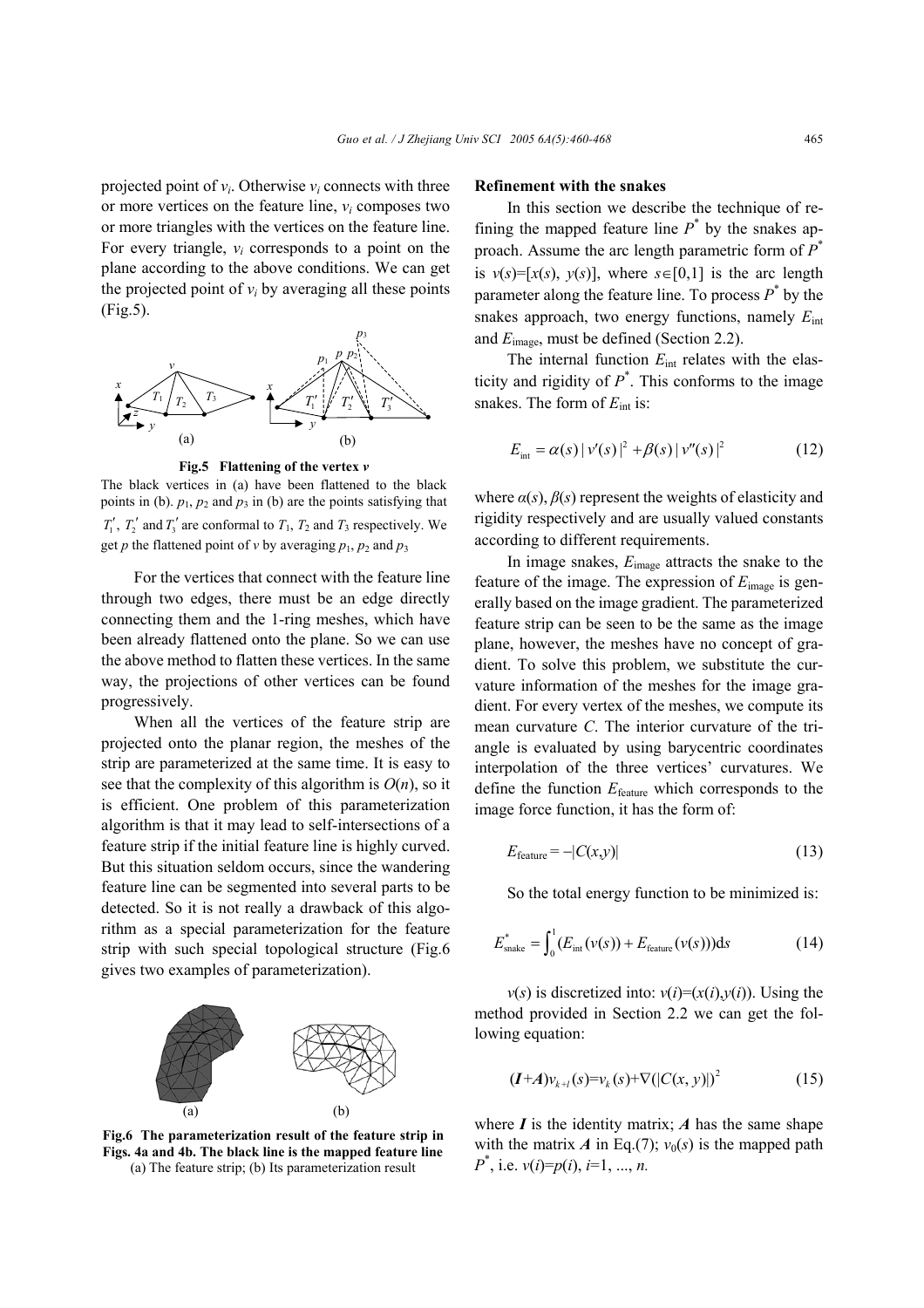We solve the above equation iteratively. After every iteration, the feature line moves towards the place with high curvature and maintains the smoothness simultaneously. In this process if two discrete points on the feature line are far away enough, points are automatically added between the two points; on the contrary if two points are too close, one point is deleted. So the dimension of Eq.(15) is not invariable. The termination condition of iteration is that the iterative number has reached an upper limit or the points' total displacement is low enough.

Thus we get a smooth feature line on the parameterized feature strip. Mapping this line back to the original mesh model, we can have the smooth feature line. Fig.7 gives an example of the contrast between the initial feature line and the final feature line. It is obvious that the final detected feature line is smoother and more accurate.



**Fig.7 The contrast between the initial feature line and the feature line refined by the snakes** 

(a) The white lines: initial feature line; (b) The white line: the final feature line refined by the snakes approach

## APPLICATION

The detected smooth feature line can be used in various applications: simplification of meshes without feature preserving will have poor quality; a smooth feature line will help local mesh editing and mesh signal processing. Here we provide a mesh model decomposition algorithm based on the extracted feature line as an application.

Mesh decomposition partitions a given mesh into meaningful components, which generally means to segment at regions of deep concavities or high convexity. That is to say, the segmentation line, i.e. the boundary between two components, is the feature line generally.

So the user selects several key vertices near the boundary between two components to be segmented first; then a smooth feature line can be found by employing our feature line extraction method; the vertices nearest to the obtained feature line are finally chosen as the segmentation line. Furthermore, if a smoother segmentation line is needed, we can resample the feature region to generate new vertices along the detected feature line. Then a smoother line passing through the resampled vertices is easily obtained. Fig.8 gives an example of remeshing along the feature line.



**Fig.8 Remesh along the detected smooth feature line** (a) A segment with the detected smooth feature line on the Venus which is similar to the Venus model in Fig.12b, the black dots represent the vertices needed to be remeshed; (b) The remeshed result

## RESULTS

We experimented on several mesh models to test the validity of our algorithm on a 1.6 GHz Pentium IV, 256 RAM PC.

Figs.3a and 3b compare the initial feature line with the geodesic line between two specified vertices. The initial feature line (Fig.3a) found by our algorithm can detect the edges and corners of the fan disk, while the geodesic line (Fig.3b) is only the shortest path connecting the two vertices. Of course, there is still an artifact on the feature line in Fig.3a.

Figs.9~11 gives some feature line detection results. It is obvious that our algorithm can detect the smooth feature line precisely. Fig.12 demonstrates some mesh decomposition examples.

Table 1 gives some experimental data. The 6th~8th columns give the time of initial feature line generation, feature trip parameterization and snakes refinement of the feature region in the 7th column.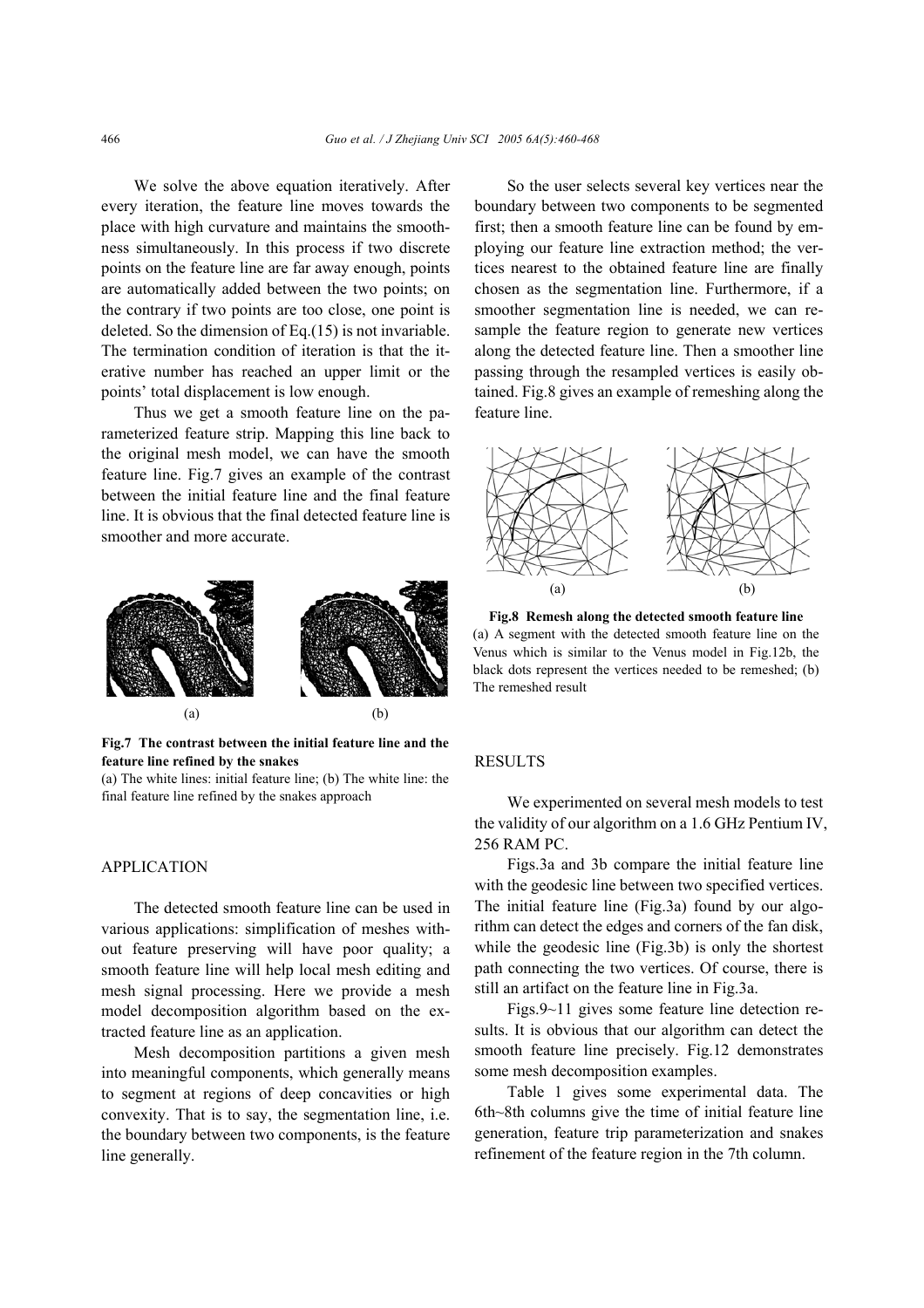

**Fig.9 Several feature lines on dragon**  (a) The Dragon and its feature lines; (b) The feature line on the wing of Dragon; (c) The feature line on the body



**Fig.10 Several feature lines detected on Buddha** 

(a) The Buddha and its feature lines; (b) Several feature lines on the half-body of the Buddha; (c) The feature line draws the outline of the Buddha



**Fig.11 Feature lines detection result on Bunny** 

(a) The Bunny and its feature lines; (b) The feature lines on the head and neck of the Bunny; (c) The feature lines on leg and tail of the Bunny

| Table 1 Experimental data |          |       |                        |         |                     |                      |                |
|---------------------------|----------|-------|------------------------|---------|---------------------|----------------------|----------------|
| Model                     | Num. Tri |       | Num. Ver Feature lines | Feature | Initial feature (s) | Parameterization (s) | Refinement (s) |
| Dragon                    | 33927    | 17120 |                        | Body    | 0.013               | 0.067                | 0.261          |
| Buddha                    | 42052    | 20985 |                        | Kyte    | 0.003               | 0.012                | 0.098          |
| Bunny                     | 50236    | 25120 |                        | Leg     | 0.010               | 0.058                | 0.225          |